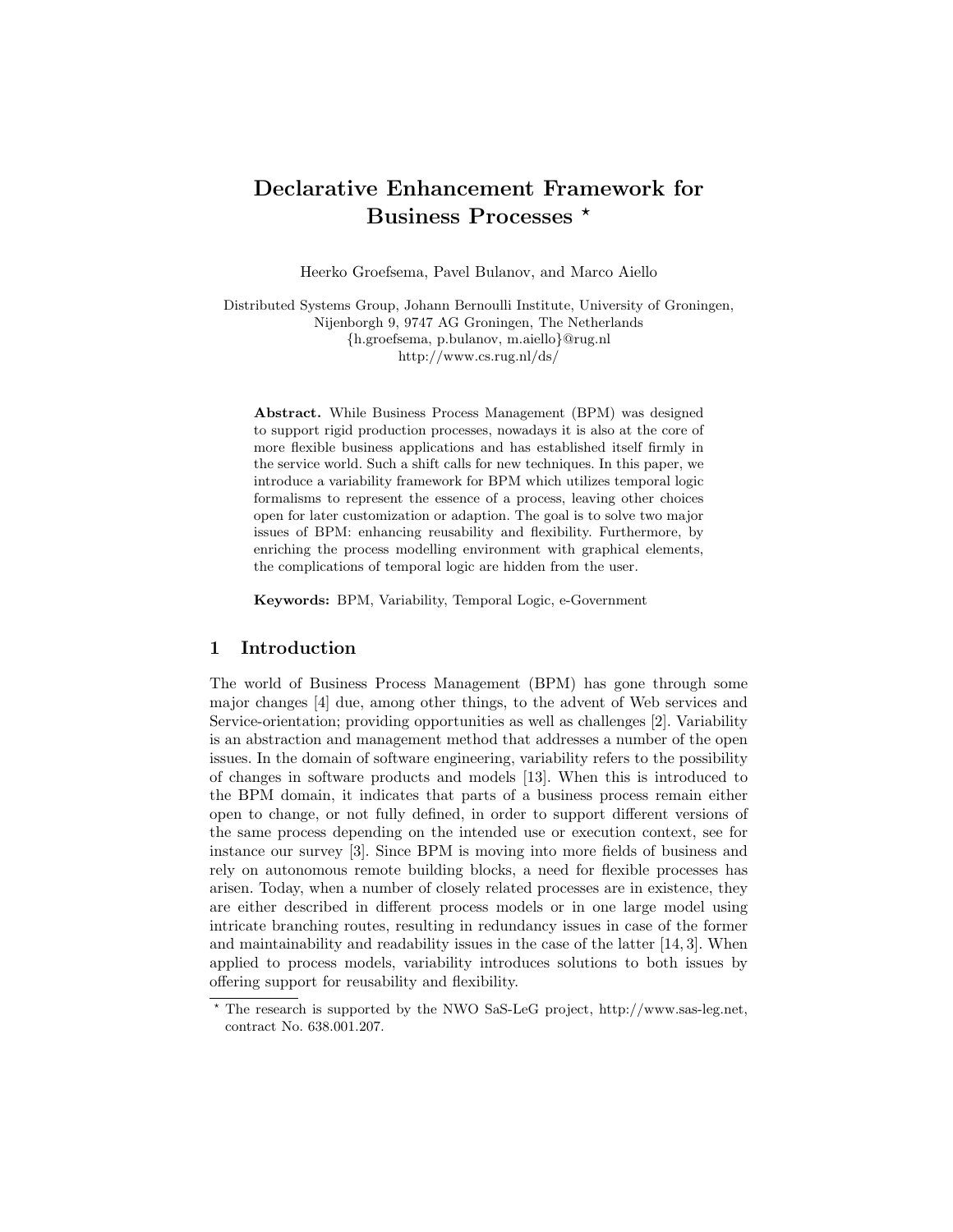Considering the two features introduced by variability, we immediately notice how the two tend to coincide with design– and run–time aspects. The reusability attribute is usually introduced at design–time, and the flexibility attribute at run–time. Generally two approaches to variability are considered, imperative and declarative ones [12]. While imperative approaches focus on how a task is performed, declarative approaches focus on what tasks are performed. When mapping these to the two areas where variability would operate, design– and run–time, we notice four possible directions regarding variability in BPM. Most research currently focuses on the areas of imperative/design–time and declarative/run–time, while in this paper we shall focus on an approach which is able to capture both imperative and declarative methods at design–time [3]. The common problem with the frameworks of the imperative/design–time area is that in many cases they introduce unnecessary restrictions for process designers [1]. The source of such restrictions lies in the fact that imperative approaches require all variations from the main process to be predefined, limiting variations to only those added explicitly. On the other hand, declarative run–time frameworks lie on the far side of the semantic gap between the traditional and well–understood way of imperative process specification and the unintuitive way of declarative specification. We intend to solve these issues through a design–time declarative framework, in which the principles of process designing are similar to the ones of traditional imperative–based process modelling. This is achieved via introducing a set of visual modelling elements, which are internally transposed into a set of declarative constraints.

In this paper, we start by introducing the Process Variability - Declarative'n'Imperative (PVDI) framework which enhances process models with variability management through the introduction of temporal logics which capture the essence of a process. In doing so, we provide both the BPM and service composition domains with a formal way to model processes such that they can be used as a template for either the modelling of process variants or automatic service composition. In addition, by enriching the traditional process modelling environment with graphical elements, the complications of the underlying temporal logic is hidden from the user. We then show the expressive power of these graphical elements by utilizing them on an e-Government related case–study. Then, we evaluate the strengths and weaknesses of the framework by looking at the requirements for variability management in service-oriented systems introduced in [3]. Finally, we conclude with related work, and some final remarks.

## 2 The PVDI Framework

A PVDI process is defined as a directed graph and can serve as a frame for a modal logic of processes, including computational tree logic<sup>+</sup>( $CTL$ <sup>+</sup>)[6]. Using  $CTL^+$ , we can introduce *constraints* for processes, which allow us to capture the basic meaning of a process in such a way that we can control changes within the process while keeping its essence, its intended use, intact as long as none of these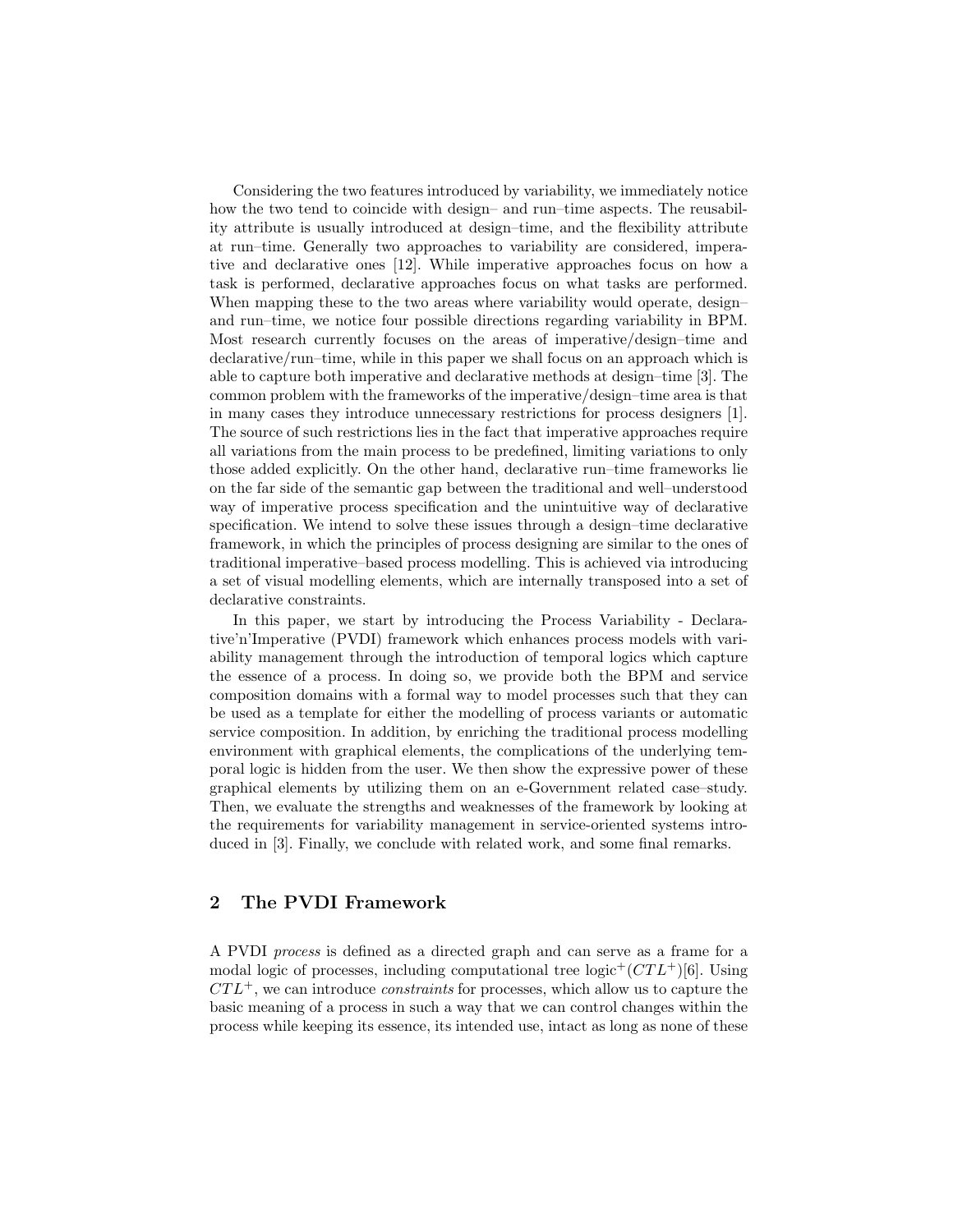constraints are violated. It is then possible to allow anyone to design a variant from such a template process without compromising its intended use.

**Definition 1 (Process).** A process P is a tuple  $\langle A, G, T \rangle$  where:

- $A$  is a finite set of activities, with selected start ⊙ and final ⊗ activities;
- $-G = G_a \cup G_o \cup G_x$  is a set of gateways, consisting of and, or, and xor gates as defined by BPMN, respectively;
- $S = A \cup G$  is a set of states;
- $-T = T_a \cup T_a$ , where:
- $-I_a: (A \setminus {\{\otimes\}}) \to S$  is a finite set of transitions, which assign a next state for each activity;
- $T_g: G \rightarrow 2^S$  is a finite set of transitions, which assign a nonempty set of next states for each gateway.

In order to use a process as a model, we introduce a set of variables and a valuation function. We use the so–called natural valuation, that is, for each state (i.e., for each activity or gateway) we introduce its dedicated variable, and this variable is valuated to TRUE on this state only. Additionally, under the natural valuation we can use the same letter to represent both activity and its corresponding variable.

**Definition 2 (Constraint).** A constraint over the process  $P$  is a computation tree logic<sup>+</sup>(CTL<sup>+</sup>) formula. A constraint is **valid** for a process P iff it is valuated to TRUE in each state of the process under the natural valuation. More formally, let  $\phi$  be a constraint, M be a model built on the process P using the natural valuation, and S be the set of states of the process P. Then  $\phi$  is valid iff  $\mathcal{M}, x, \phi \models TRUE \; \forall x \in S$ 

Notice how, now that we introduced constraints, a template process can be defined without strictly defining the precise structure of all activities and their respective ordering. The mapping of  $T$  can therefore be a partial one. As a result, a template may range from being a list of tasks to being a fully specified process. On the other hand, templates are enriched with a set of constraints, which outline the general shape of a process or set of processes.

**Definition 3 (Template).** A template T is a tuple  $\langle A, G, T, \Phi \rangle$  where:

- $A, G, S, and T are from Definition 1;$
- $T_a : (A \setminus \{ \otimes \}) \to S$  is a finite set of transitions, which assign a next state for some *activities*;
- $T_g: G \rightarrow 2^S$  is a finite set of transitions, which assign a nonempty set of next states for some gateways.
- $\Phi$  is a finite set of constraints.

In order to facilitate template design we introduce a number of graphic–elements for the design process. Constraints as embedded within templates are then generated from these graphical–elements. For every element contained in the template,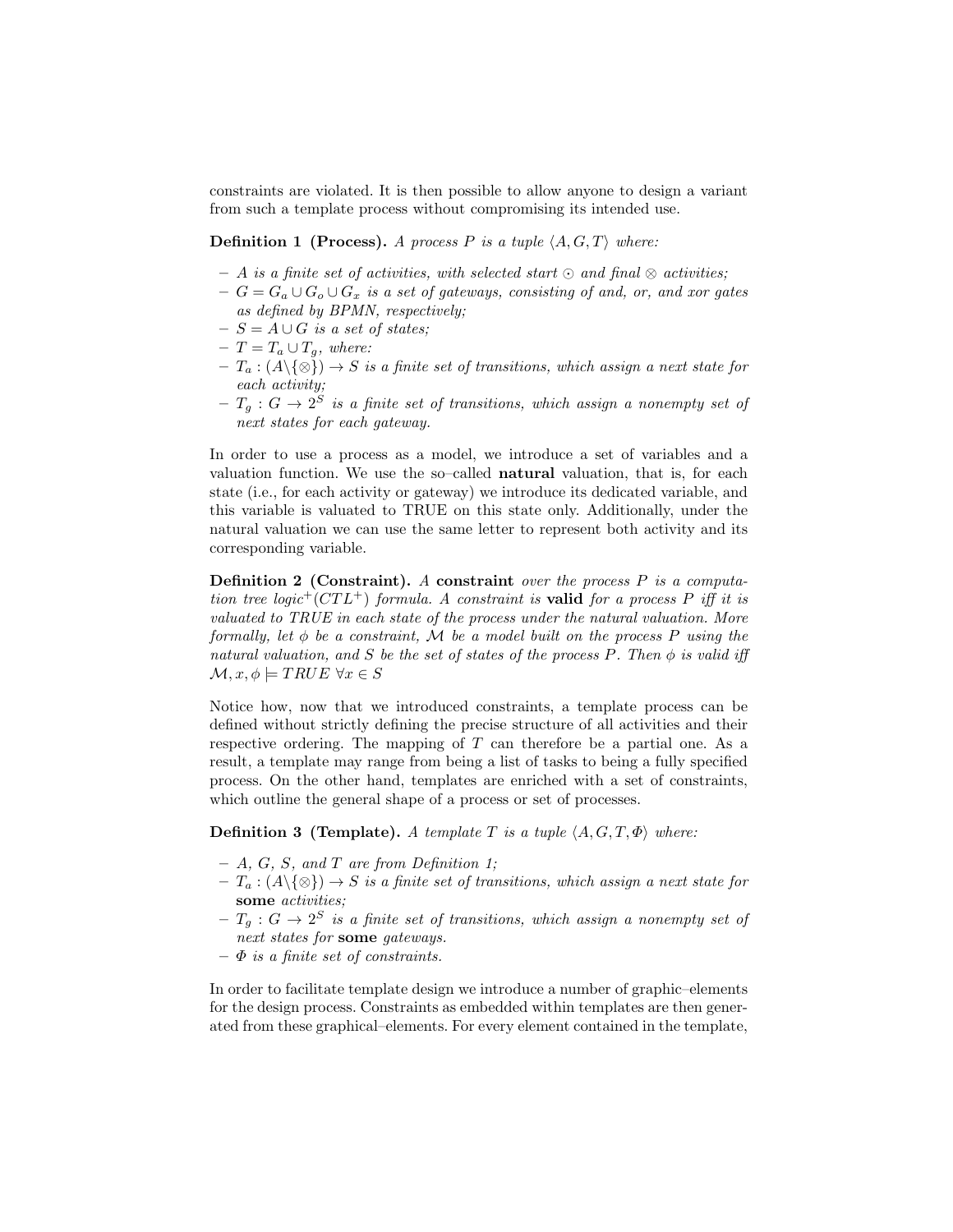we generate one or more  $CTL^+$  formulas. Of course, this process differs greatly per element and even per situation. Some of the simpler elements directly resemble simple  $CTL^+$  formulas, whereas other more complex structures resemble a set of  $CTL^+$  formulas. A potentially large number of graphic–elements can be considered for the template design, ranging from simple flows to complex groupings of tasks. We discuss only those elements needed in order to introduce the wide variety of options available trough PVDI.

#### 2.1 Flow Constraints

Flow Constraints state that all elements from one set are followed by at least one element from another set in either a single or all paths. With a path being a series of consecutive transitions.





**Definition 4 (Flow Constraint).** A Flow Constraint F is a tuple  $\langle s, t, \Omega, \Pi, N \rangle$ where:

- s is a finite set of process elements;
- $-t$  is a finite set of process elements;  $s \bigcap t = \emptyset$ ;
- $\Omega \in \{A, E\}$  is a state quantifier from  $CTL^+$ ;
- $-I\in\{X,F,G\}$  is a path quantifier from  $CTL^+$ ;
- $N \in \{TRUE, FALSE\}$  being a negation.

The graphical–elements related to Flow Constraints are shown in Figure 1. These graphical–elements describe flow relations over two dimensions; path and distance. The rows of Figure 1 relate to the temporal dimensions;  $F$  (Finally) and  $X$  (neXt), which require the linked elements to either follow each other eventually or immediately. The first two columns relate to the paths;  $E$  (there Exists a path) and A (for All paths), which require the linked elements to follow each other in either a path or all paths respectively. The third column represents a negation of two of these flows. These flows are related to simple  $CTL^+$  formulas of the form  $\mathcal{M}, p \models AXq$  (At p, in All paths, the neXt task is q),  $\mathcal{M}, p \models EFq$ (At p, there Exists a path, where Finally a task is q), and their negations.

The  $CTL^+$  constraints are generated from the graphical–elements according to the steps below. Remember that we reuse the same symbol to represent both the state and the variable representing that state.

- 1. Let  $s_1, \ldots s_n$  be elements of *source*, and  $t_1, \ldots t_m$  be elements of *target*.
- 2. If  $N = TRUE$ , then create a formula  $(s_1 \vee s_2 \vee \ldots s_n) \Rightarrow \Omega \Pi(t_1 \vee t_2 \vee \ldots t_m)$ .
- 3. If  $N = FALSE$ , then create a formula  $(s_1 \vee s_2 \vee \ldots s_n) \Rightarrow \Omega \Pi \neg (t_1 \vee t_2 \vee \ldots \vee t_n)$  $\ldots t_m$ ).
- 4. If  $N = FALSE$  and  $\Pi = F$ , then create a formula  $(s_1 \vee s_2 \vee \ldots s_n) \Rightarrow$  $\Omega G\neg (t_1\vee t_2\vee \ldots t_m).$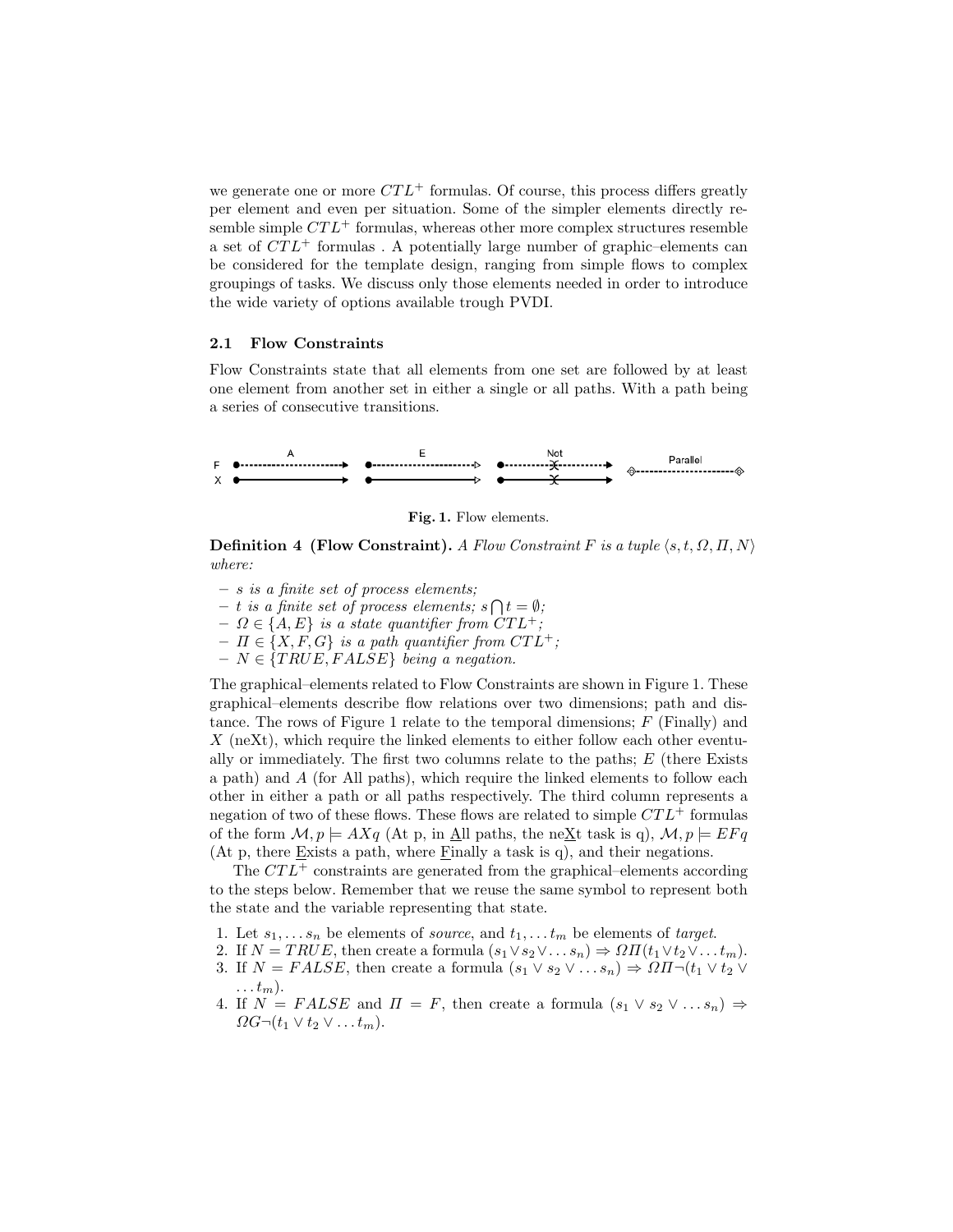#### 2.2 Parallel Constraints

Parallel Constraints (Figure 1), enforce that two sets of states do not appear in the same path. Meaning that any series of consecutive transitions taken from any state in either set may never lead to any element from the other set.

**Definition 5 (Parallel Constraint).** A Parallel Constraint P is a tuple  $\langle S, T \rangle$ where:

 $- S$  and T are sets of states;  $S \bigcap T = \emptyset$ ;

The  $CTL^+$  constraints are generated from the graphical–elements according to the steps below. This construction enforces that all states from each set or branch,  $S$  and  $T$ , can never be followed by any state from the other set. Further constraints between states in the branches  $S$  and  $T$ , and the specification of a specific preceding gate should be added through other means, i.e. flow constraints.

- 1. Let  $s_1, \ldots s_n$  be elements of S, and  $t_1, \ldots t_m$  be elements of T.
- 2. Create a formula  $(s_1 \vee s_2 \vee \ldots s_n) \Rightarrow AG \neg (t_1 \vee t_2 \vee \ldots t_m)$
- 3. Create a formula  $(t_1 \vee t_2 \vee \ldots t_m) \Rightarrow AG \neg (s_1 \vee s_2 \vee \ldots s_n)$

#### 2.3 Frozen Groups

Frozen Groups are sub–processes which cannot be modified. Such a restriction is achieved by generating a set of  $CTL^+$  formulas which constrain all elements inside of a frozen group. Figure 2 includes an example of such a group.

**Definition 6 (Frozen group).** A frozen group is a pair  $\langle P, M \rangle$ , where P is a process (Definition 1), and  $M \subseteq P_A$  is a set of mandatory activities.

The group itself is a process but can be part of a bigger process or template, which is why we refer to groups as sub–processes. Since this element is not limited to one set of simple sources and targets like the previous ones, its transformation to  $CTL^+$  is more complicated, and yields a set of  $CTL^+$  formulas instead of a single one. A Frozen Group will be constrained in such a way that all paths, being a series of consecutive transitions, within it, must be kept intact. The  $CTL^+$ constraints are generated from the graphical–elements (Figure ??) according to the steps below. be no changes in its contents.

- 1. For each state a let the chain of states  $P = \langle a_1, \ldots a_k \rangle$  be a path between a and  $\otimes$ . If the path P is not empty, then do the following steps:
- 2. If the path  $P$  is empty (i.e., the next step is the final one), then create a  $CTL^+$  formula of type  $a \Rightarrow AX\otimes$ .
- 3. If the path P is the only path from a to  $\otimes$ , then create a  $CTL^+$  formula of type  $a \Rightarrow A((a_1 \vee a_2 \vee \ldots \vee a_k)U\otimes)$ . A and U are quantifiers of  $CTL^+$ .
- 4. If there are several paths which lead from a to  $\otimes$ , let say paths  $P_1, \ldots, P_t$ lead from  $a$  to  $\otimes$ . Then, the formula of step 3 becomes more complicated:  $a \Rightarrow A[P_1^T \vee \ldots \vee P_t^T]$ , where  $P_i^T = (a_1^i \vee a_2^i \vee \ldots \vee a_k^i)U \otimes$ , with  $a_1^i \ldots a_k^i$ being the steps of the path  $P_i$ .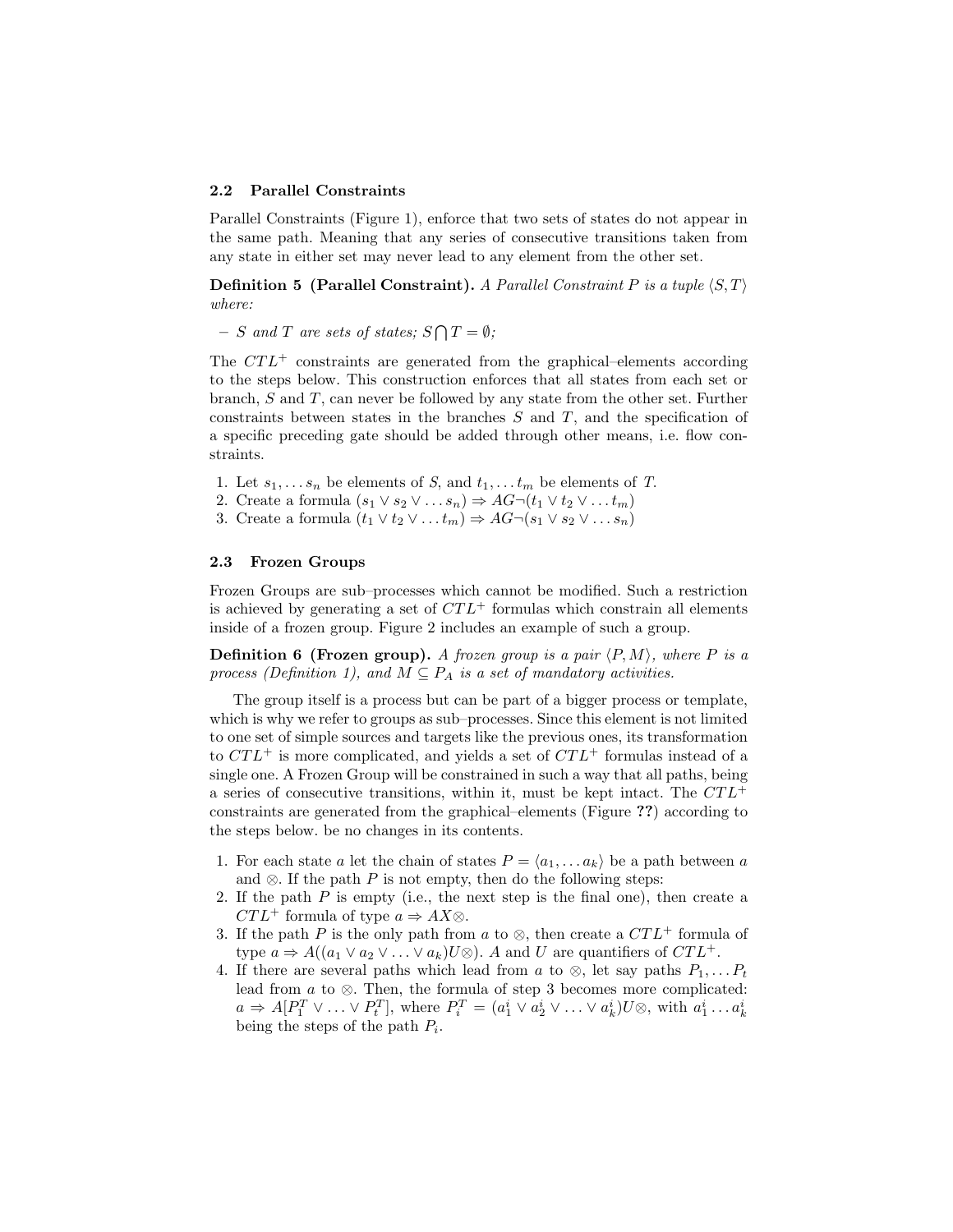Example 1 (Frozen Group).

 ✲ <sup>a</sup> ✲ <sup>b</sup> ✑ ✑✑✸ ◗◗◗s <sup>c</sup> ✲ <sup>e</sup> ✲ d <sup>f</sup> ✑ ✑✑✸ ◗◗◗s ⊗ a ⇒ A[(b ∨ c ∨ d)U⊗]∨ [(b ∨ e ∨ f)U⊗] b ⇒ A[(c ∨ d)U⊗] ∨ [(e ∨ f)U⊗] c ⇒ A(dU⊗) e ⇒ A(fU⊗) d ⇒ AX⊗ f ⇒ AX⊗

In this example, the process illustrated above is encoded as a set of  $CTL^+$  formulas. To do that, we take each step one by one and generate a formula according to the algorithm presented above. The first two formulas are the most complicated, because there are two possible paths from a to  $\otimes$  (and from b to  $\otimes$  as well). Therefore, according to the step 4 of the algorithm, the formula splits into two pieces, one per each path. In the case of activity b, one path contains activities  $c$  and  $d$ , and the other one contains  $e$  and  $f$ .

#### 2.4 Semi–frozen Group

Semi–frozen groups are Frozen Groups with less strict constrains, allowing for removal or replacement, addition, or moving of activities. The advantage of this group representation is that for example any activity inside a frozen group can be made optional and can therefore be removed during the customization process.

Optional activities will not affect the consistency of the group, since the  $CTL^+$  formulas remain valid as long as at least no new activity is added into the group. Actually, if an activity a is removed, then all formulas of kind  $a \Rightarrow \dots$ become automatically valid, and formulas of kind  $b \Rightarrow aU \otimes a$  are valid as long as there is either activity a or nothing between b and  $\otimes$ . The same is true for more complicated cases like  $b \Rightarrow a \vee ... U \otimes$ . In other words, any activity can be removed from a frozen group but not replaced by another one.

Weaken a link between two states thus allowing to insert a new activity into a specific place(s) in a group. To do that, we have to modify the base algorithm.

- 1. Let the chain of states  $P = \langle a_1, \ldots a_k \rangle$  be a path between a and ⊗. For example, the link between  $a_i$  and  $a_{i+1}$  is "weak". Then the appropriate  $CTL^+$  formula is  $a \Rightarrow A[(a_1 \vee \ldots a_i)UAFA[(a_{i+1} \vee \ldots a_n)U\otimes]].$
- 2. If there are several "weak" links in a path, for example, links  $a_i \rightarrow a_{i+1}$  and  $a_j \rightarrow a_{j+1}, i < j$  are weak. In this case, build a formula  $a_j \Rightarrow \phi$  according to p.1, and the final formula is  $a \Rightarrow A[(a_1 \vee \ldots a_i)UA[(a_{i+1} \vee \ldots a_i)U\phi]]$ , where  $\phi$  is retrieved in the previous step.
- 3. The same recursive rule applies in the case of three or more "weak" links.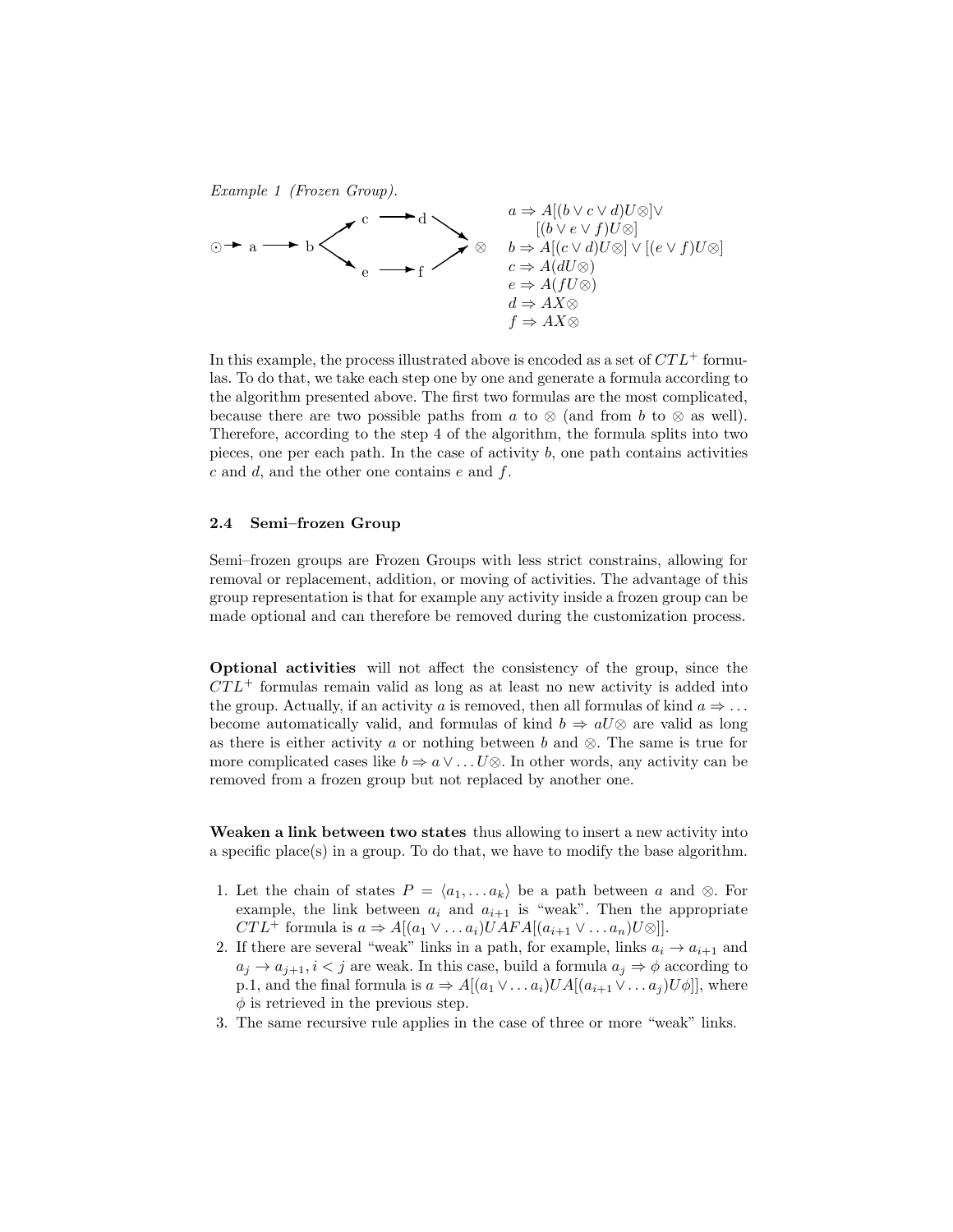Making an activity floating thus allowing to swap two activities or drag an activity into another place in the group. The algorithm is as follows:

- 1. Create the set of constraints for the group as described above;
- 2. To make an activity a floating, remove all constraints of kind  $a \Rightarrow \phi$ .

Each move of an activity can be split into two atomic operations: (i) remove the activity (ii) insert this activity into another place. As it has already been shown above, no special correction needed in order to remove the activity. The next step, however, is only possible when there is a "weak" link in the process – otherwise we can only put the activity back into its original place.



Fig. 2. Simplified WMO process (Left) and template (Right).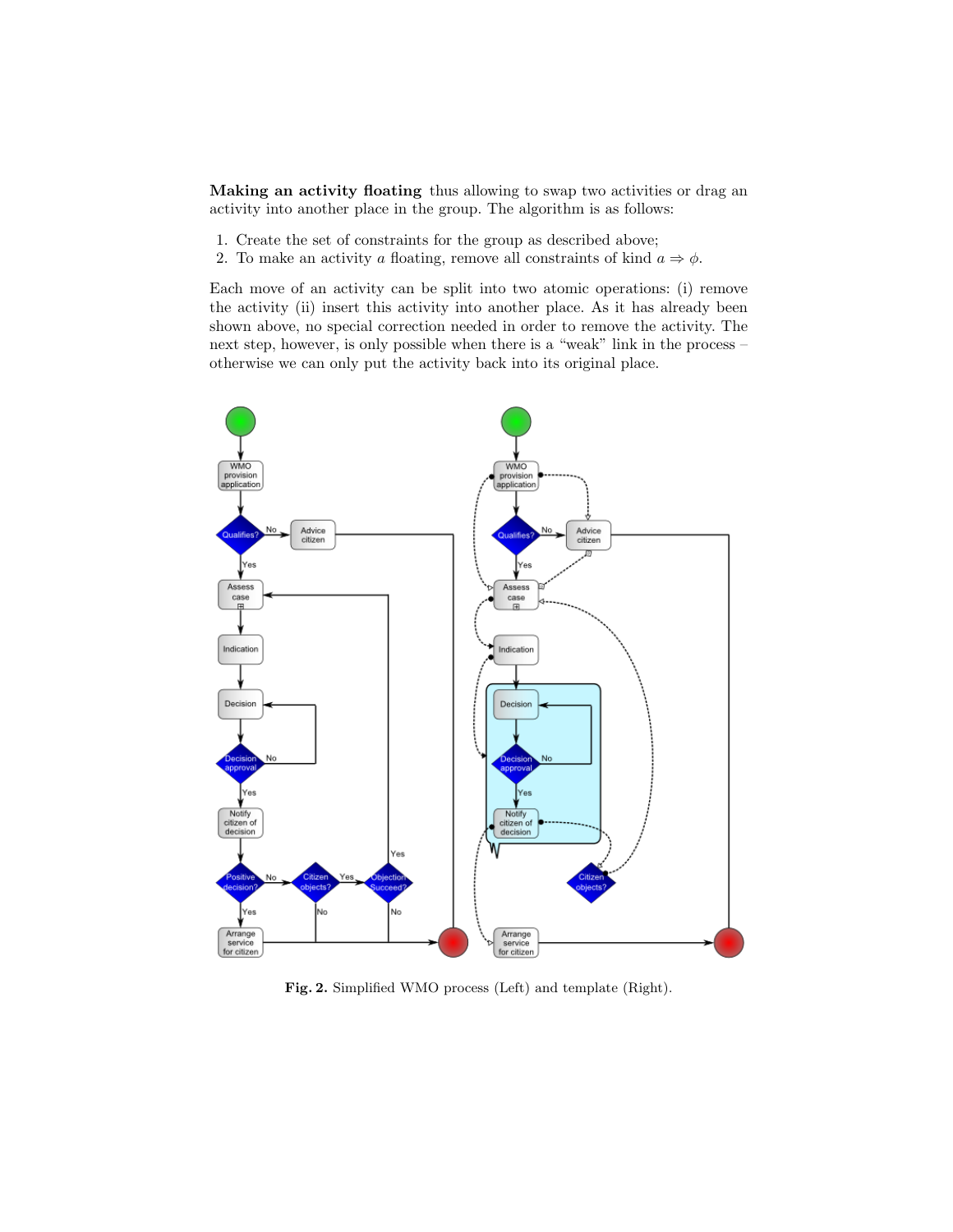## 3 Case–Study: Variability in local eGovernment

The Netherlands consists of 418 municipalities which all differ greatly. Because of this, each municipality is allowed to operate independently according to their local requirements. However, all the municipalities have to provide the same services and execute the same laws. An example of such a law which is heavily subjected to local needs is the WMO (Wet maatschappelijke ondersteuning, Social Support Act, 2006), a law providing needing citizens with support ranging from wheelchairs, help at home, home improvement and homeless sheltering. Figure 2 illustrates a simplified version of a WMO process found at one of the Dutch municipalities of the Northern region of the Netherlands (Left), and an example of how one transforms this process into a template usable by all municipalities (Right). Variant processes can then be obtained via customization of the template process. The flexibility of a process, bounded with such constraints, can vary from zero (a frozen block over the whole process) to unlimited, when there are no constraints at all. On examination of the figure, we notice how constraints are not evaluated for templates but only for processes resulting from templates. Using a frozen group we restrict the decision making process, which because of this must be kept intact at all times. The rest of the template is captured using simple flow constraints and one parallel constraint. Therefore, extra activities could be easily included at most places except the frozen group, and certain parts could be moved around without affecting the correctness of the process.

## 4 Related Work

Existing tools and frameworks for variability management in BPM concentrate on a single view on variability. Most focus either on imperative design–time or on declarative run–time solutions, while we combine imperative and declarative techniques. In addition, most research disregards services entirely and focuses solely on the BPM aspects. One framework which does look at services specifically is the Variability extension to Business Process Execution Language (VxBPEL) [15] that we proposed previously. This BPEL extension introduces a number of new keywords allowing for the inclusion of variation points, variations, and realization relations into BPEL. Other imperative frameworks focus solely on BPM, most notably ADEPT [5], Process Variants by Options(Provop) [8], and configurable workflow models [7]. These imperative frameworks however require that all variability options must be included into the template process directly, leading to maintainability and readability issues. On the other hand, our framework does not focus on what can be done, but on what should be done, and leaves any other options open; resulting in a much higher degree of flexibility. Declarative frameworks focus mostly on run–time solutions to flexibility issues, of which most notable are the DECLARE framework [10], and Business Process Constraint Network (BPCN) and Process Variant Repository(PVR) [9, 11]. Our framework on the contrary hides this complexity by the introduction of simple graphical elements which can be directly incorporated into business process models.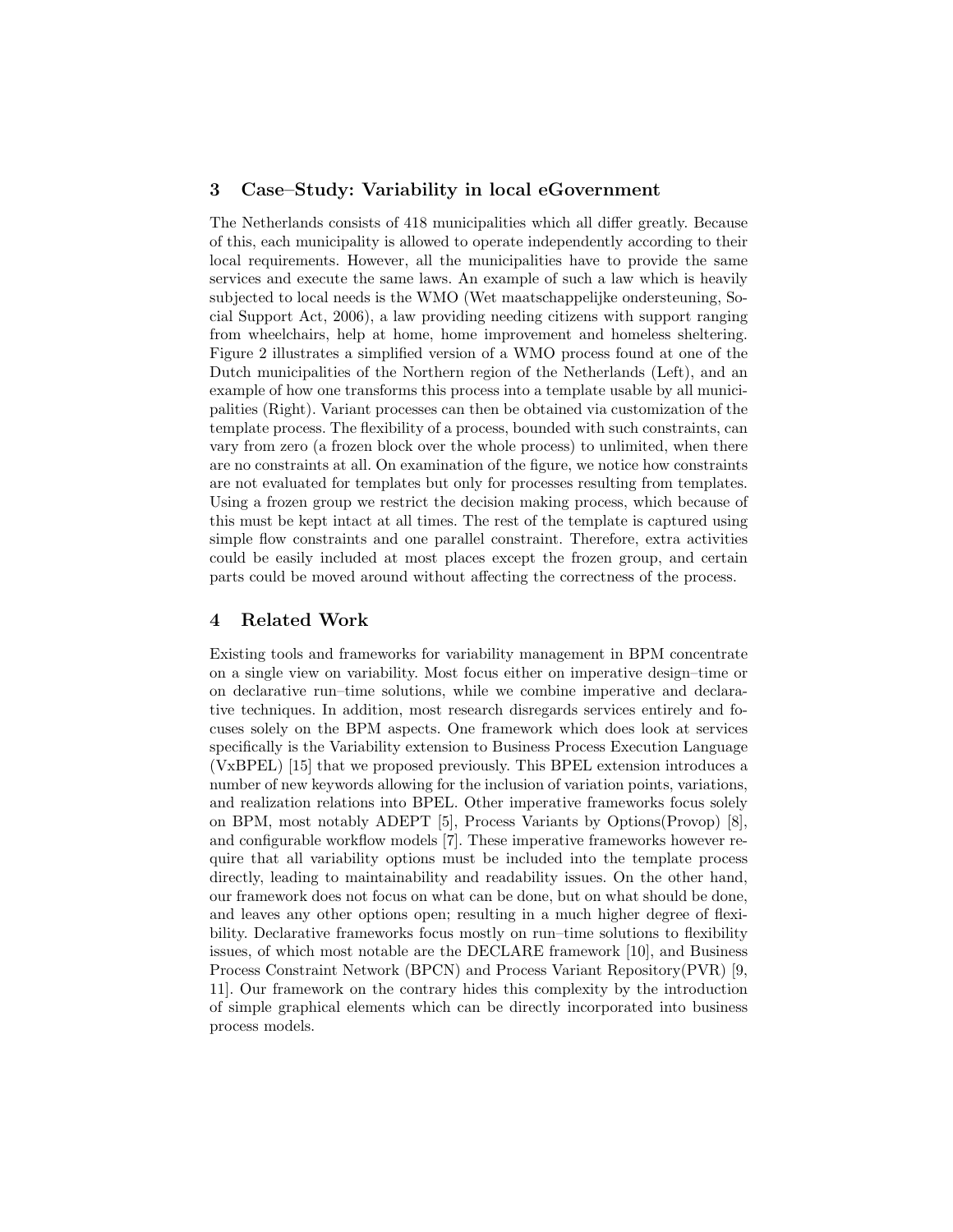|     | Requirement                           | Support                                                      |  |
|-----|---------------------------------------|--------------------------------------------------------------|--|
|     | <b>Structural variations</b>          |                                                              |  |
|     | $(a)$ <i> Insert Process Fragment</i> | Achieved via introducing a "weak" link in a frozen group.    |  |
|     | $(b) $ Delete Process Fragment        | Achieved via making an activity optional.                    |  |
| (c) | Move Process Fragment                 | Achieved via an floating activity at frozen groups.          |  |
|     | $(d)$  Replace Process Fragment       | Achieved through a combination of an optional activity       |  |
|     |                                       | and a weak link.                                             |  |
| (e) | Swap Process Fragment                 | Special case of moving a process fragment, therefore it      |  |
|     |                                       | is also supported.                                           |  |
|     | Constraint expressions                |                                                              |  |
|     | $(a)$ Mandatory selection             | Achieved with PVDI through a flow constraint emerging        |  |
|     |                                       | from $\odot$ and targeting the activity.                     |  |
|     | $(b)$   <i>Prohibitive selection</i>  | Achieved with PVDI through a negated flow constraint         |  |
|     |                                       | emerging from $\odot$ and targeting the prohibited activity. |  |
|     | $(h) $ Mandatory execution            | Achieved with PVDI through a flow constraint of the          |  |
|     |                                       | type "for All paths" emerging from $\odot$ .                 |  |
| (i) | Order of execution                    | Achieved through flow constraints.                           |  |
| (j) | Parallel execution                    | Achieved through a combination of flow constraints           |  |
|     |                                       | emerging from a gate and a parallel constraint.              |  |
| (k) | $ {{\it Exclusive}\; execution}$      | Achieved through a combination of flow constraints           |  |
|     |                                       | emerging from a gate and a parallel constraint.              |  |

Table 1. Evaluation on Requirements

# 5 Conclusion

We have shown how a variability framework for process modelling adds a large amount of functionality to both the area of BPM, as well as service composition. By enriching the process modelling environment with graphical elements, we provided an easy way to hide the complications of temporal logic from the end user. Using a case–study from the area of e–Government, we then explained how the high amount of reusability and flexibility enriches templates in such a way that variants become easily maintainable and templates easily readable.

In order to evaluate the flexibility of PVDI, we consider the expressive power requirements proposed in [3]. Two types are discussed: structural variations related to imperative techniques, and constraint expressions related to declarative techniques. In Table 1 the requirements which are directly supported by our framework are enlisted along with the description of the support. Due to the approach taken with PVDI, both declarative and imperative techniques are being considered. In cases of imperative techniques we consider a semi–frozen block, which keeps the process structure intact while allowing some modification.

Many items are open for further investigation, among which the support of data flows, dependencies between constraints, template publication, and automated composition from templates as a constraint satisfaction problem.